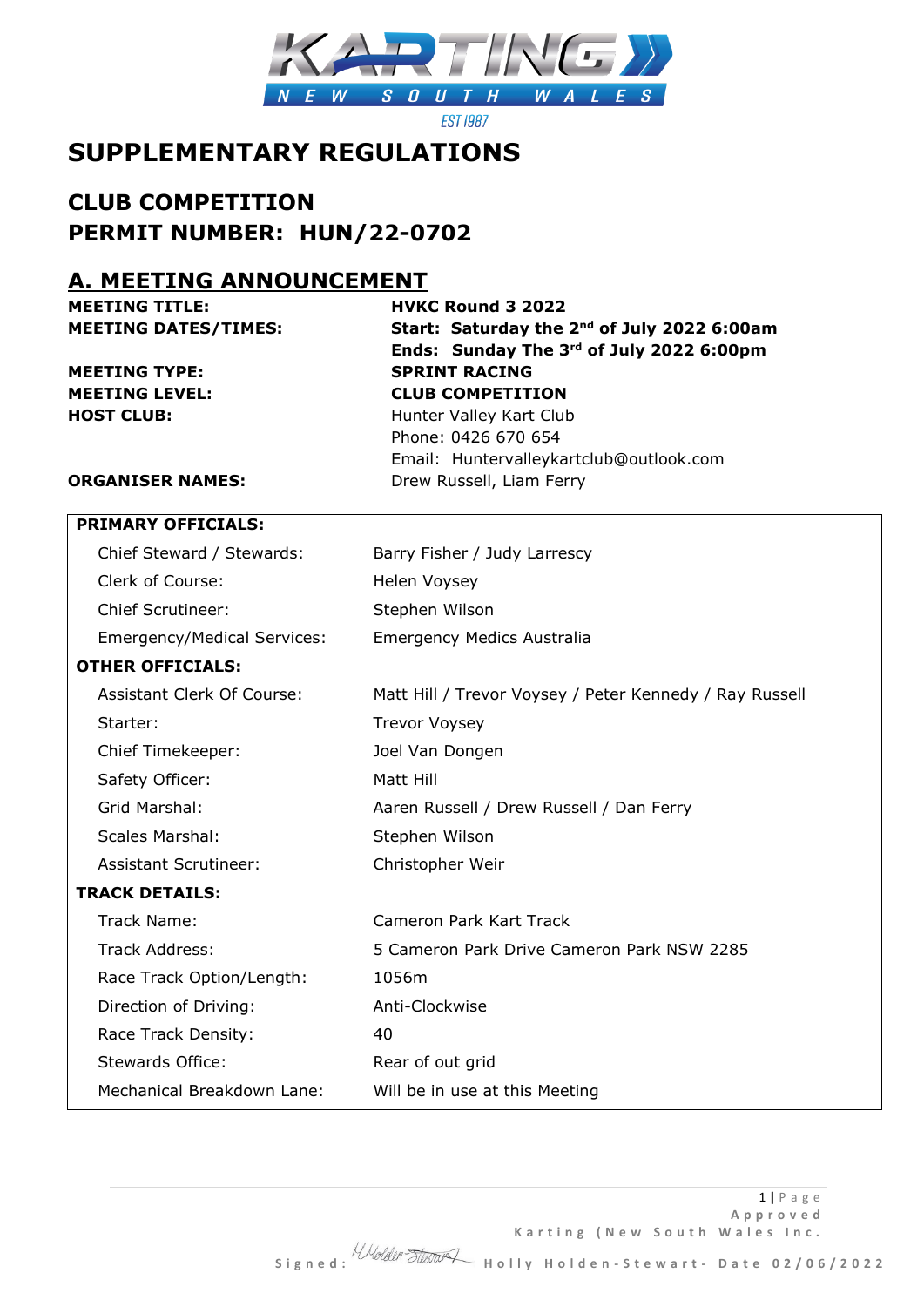

## **B. MEETING ENTRY**

#### **ENTRIES:**

Entries Open: Friday the 3rd of June 2022 at 9:00am

Entries Close: Thursday the 30<sup>th</sup> of June 2022 at 11:59pm Late Entries Accepted: Yes - Contact Organisers via Facebook for late entry

**COMPETITION CLASSES:**

| <b>Competition Group</b> | <b>Classes to Compete</b> | <b>Weight Divisions</b> | <b>Starts</b> |
|--------------------------|---------------------------|-------------------------|---------------|
| Novice & Rookies         | <b>Novice</b>             | N/A                     | Rolling       |
|                          | Rookies                   | N/A                     | Rolling       |
| Junior                   | Junior                    | Light, Heavy            | Rolling       |
| Junior Performance       | Junior Performance        | N/A                     | Rolling       |
| Senior Performance &     | Senior Performance &      | Light, Heavy            | Rolling       |
| Tag Restricted           | Tag Restricted            | Light, Heavy            | Rolling       |
| Tag 125                  | Tag 125                   | Light, Heavy            | Rolling       |
|                          |                           |                         | Rolling       |
| 4SS Senior               | 4SS Senior                | Medium, Heavy           | Rolling       |
| KZ <sub>2</sub>          | KZ <sub>2</sub>           | KZ2, Masters            | Standing      |

If a class does not receive sufficient entries then HVKC reserve the right to withdraw that class.

#### **ENTRY FEE(S):**

The Entry Fee for each Class / Division at this Meeting including GST is as follows:

Novice, Rookies & Juniors: \$90 plus KNSW \$30 levy

Seniors:  $$90$  plus KNSW \$30 levy

### **ENTRY PROCEDURE:**

Each Entry for this Meeting may be made using the KNSW MyKarting™ Portal. Payment of the Entry Fee can be made as follows:

Via the Portal - Using your Credit Card: Visa, Mastercard.

For any credit card payments a processing Fee of 2.1% will apply.

## **C. MEETING FORMAT**

### **FORMAT OF GROUP/CLASS/DIVISION RACING:**

| Practice       | There will be differing number of practice sessions per class |                                                                                 |  |  |  |  |
|----------------|---------------------------------------------------------------|---------------------------------------------------------------------------------|--|--|--|--|
|                | Each practice session will be different duration per class.   |                                                                                 |  |  |  |  |
| Qualifying     |                                                               | There will be timed 6-minute qualifying for KZ2 only. All other classes will be |  |  |  |  |
|                | random grid                                                   |                                                                                 |  |  |  |  |
| Race           | Laps                                                          | <b>Grid Determination</b>                                                       |  |  |  |  |
| 4SS Heat 1-4   | 8 laps                                                        | Grid will be Random Grid                                                        |  |  |  |  |
| 4SS Final      | 12 laps                                                       | Grid will be Highest points from all heats combined.                            |  |  |  |  |
|                |                                                               |                                                                                 |  |  |  |  |
| $KZ2$ Heat 1-2 | 10 Laps                                                       | Grid will be based on Qualifying                                                |  |  |  |  |
| KZ2 Pre-Final  | 12 Laps                                                       | Grid will be Highest points from heats 1 & 2 combined                           |  |  |  |  |
| KZ2 Final      | 15 Laps                                                       | Grid will be finishing order of Pre-Final                                       |  |  |  |  |
|                |                                                               |                                                                                 |  |  |  |  |
| Heat $1-2$     | 8 laps                                                        | Grid will be random grid                                                        |  |  |  |  |
| Pre-Final      | 10 laps                                                       | Grid will be Highest points from heats 1 & 2 combined                           |  |  |  |  |
| Final          | 12 laps                                                       | Grid will be finishing order of Pre-Final                                       |  |  |  |  |

Karting (New South Wales Inc.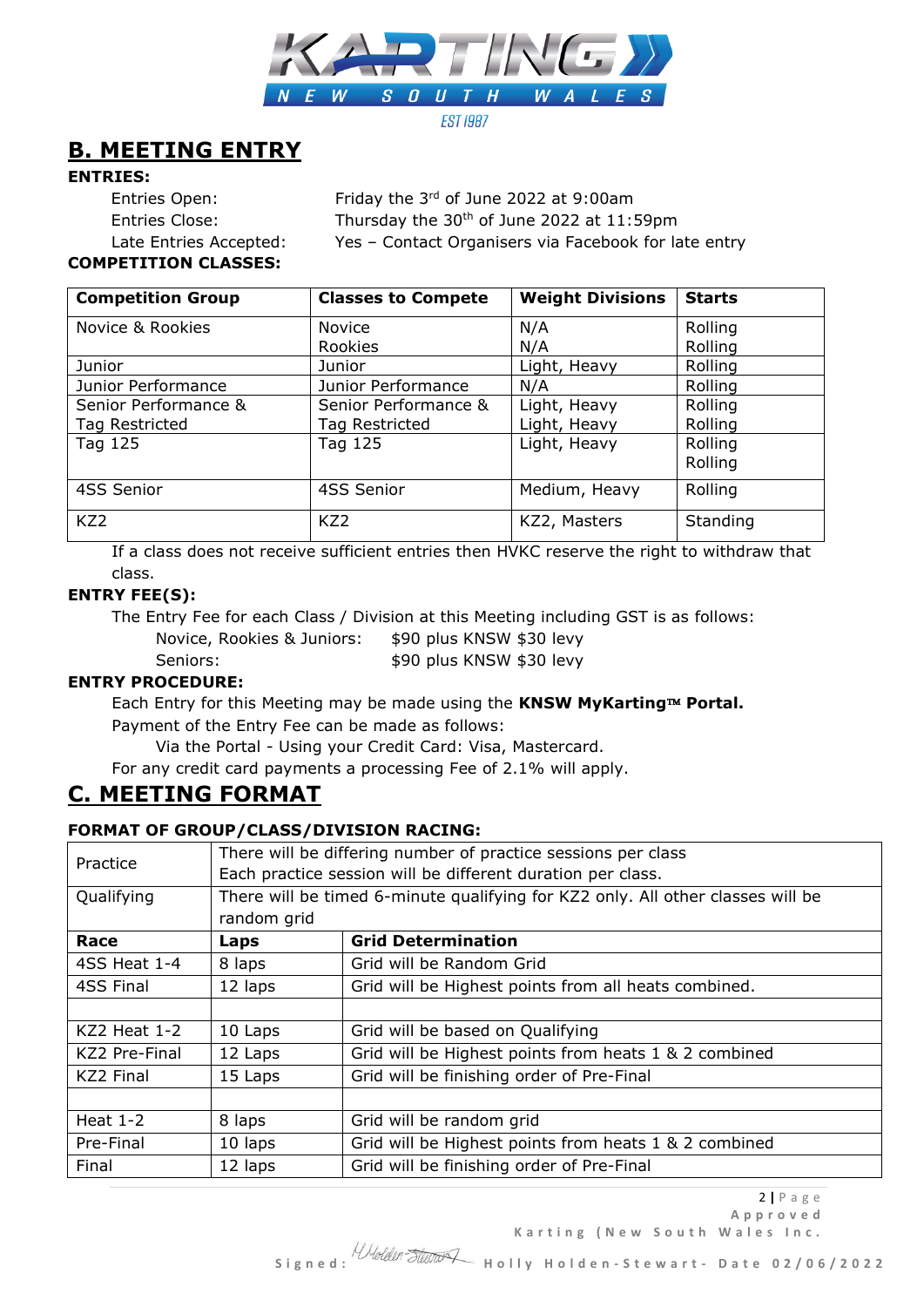

#### **EST 1987**

### **POINTSCORE SYSTEM:**

Race Meeting Finishing Position Point score:

| Position     | 12               | 2 <sup>nd</sup>  | 34               | 4th              | 5th | 6#               | アホ               | gth              | 9th              | 10 <sup>th</sup> | $11^{th}$        | $12^{th}$        | 13th | 14th             |
|--------------|------------------|------------------|------------------|------------------|-----|------------------|------------------|------------------|------------------|------------------|------------------|------------------|------|------------------|
| Points       | 100              | 85               | 75               | 70               | 65  | 60               | 55               | 50               | 45               | 40               | 38               | 36               | 34   | 32               |
|              |                  |                  |                  |                  |     |                  |                  |                  |                  |                  |                  |                  |      |                  |
| Position     | 15 <sup>th</sup> | 16 <sup>th</sup> | 17 <sup>th</sup> | 18 <sup>th</sup> | 19  | 20 <sup>m</sup>  | 21 <sup>n</sup>  | $22^{n0}$        | 23 <sup>rd</sup> | $24^{th}$        | 25th             | 26 <sup>th</sup> | 27°  | 28 <sup>th</sup> |
| Points       | 30               | 28               | 26               | 24               | 22  | 20               | 19               | 18               | 17               | 16               | 15               | 14               | 13   | 12               |
|              |                  |                  |                  |                  |     |                  |                  |                  |                  |                  |                  |                  |      |                  |
| Position     | 29 <sup>th</sup> | 30 <sup>th</sup> | 31*              | 32 <sup>nd</sup> | 33° | 34 <sup>th</sup> | 35 <sup>th</sup> | 36 <sup>th</sup> | 37 <sup>ch</sup> | 38th             | 39 <sup>th</sup> | 40 <sup>th</sup> |      |                  |
| Points       | 11               | 10               | 9                | 8                |     | 6                | 5                | 4                | a.               | 2                |                  | о                |      |                  |
| $\sim \cdot$ |                  | $\sim$ $\sim$    |                  | ٠                | -   |                  | . .              |                  |                  |                  |                  |                  |      |                  |

DNS, DNF, DSQ will receive Zero points.

Club Championship Finishing Position Point score:

| Position | 12            | $2^{\mathrm{nd}}$ | 3rd              | 4th              | 50               | 61               | 7th              | 8th              | 9th              | 10 <sup>th</sup> | $11^{th}$        | 12 <sup>th</sup> | 13 <sup>th</sup> | 14 <sup>th</sup> |
|----------|---------------|-------------------|------------------|------------------|------------------|------------------|------------------|------------------|------------------|------------------|------------------|------------------|------------------|------------------|
| Points   | 100           | 85                | 75               | 70               | 65               | 60               | 55               | 50               | 45               | 40               | 38               | 36               | 34               | 32               |
|          |               |                   |                  |                  |                  |                  |                  |                  |                  |                  |                  |                  |                  |                  |
| Position | $15^{\rm th}$ | 16 <sup>th</sup>  | 17 <sup>th</sup> | 18 <sup>th</sup> | 19 <sup>th</sup> | 20 <sup>th</sup> | $21^{n}$         | 22.0             | 23 <sup>rd</sup> | 24 <sup>th</sup> | 25th             | 26 <sup>th</sup> | 27 <sup>th</sup> | 28 <sup>th</sup> |
| Points   | 30            | 28                | 26               | 24               | 22               | 20               | 19               | 18               | 17               | 16               | 15               | 14               | 13               | 12               |
|          |               |                   |                  |                  |                  |                  |                  |                  |                  |                  |                  |                  |                  |                  |
| Position | 29th          | 30°               | 31*              | 32"°             | 33°              | 34th             | 35 <sup>th</sup> | 36 <sup>th</sup> | 37th             | 38 <sup>th</sup> | 39 <sup>th</sup> | 40 <sup>th</sup> |                  |                  |
| Points   | 11            | 10                | 9                | 8                |                  | 6                | 5                | 4                | ٦                | ,                | 1                | ٥                |                  |                  |

Pre-Final will be worth double points

Final will be worth triple points

For a driver to be eligible they must be a HVKC club member prior to the start of round 2 For a class to be eligible they must have a minimum 8 entries in each round.

### **TROPHIES & PRIZES:**

Trophies/awards will be determined by Final Only counts.

Trophies/awards will be presented to the first 3 places in each Class/Division. ( $1^{st}$ -5<sup>th</sup> for Novice and Rookies)

Other prizes and awards may also be presented at the discretion of the Club/Organiser.

## **D. MEETING TIMETABLE**

| <b>DATE</b><br>DAY / | <b>TIME</b>        | <b>ACTIVITY / COMMENTS</b>                             |
|----------------------|--------------------|--------------------------------------------------------|
| Saturday 02-07-22    | 6:30am             | Track Gates open                                       |
|                      | 7:00am             | Scrutineering (4SS/KZ2 only)                           |
|                      | 8:00am             | 2 stroke Practice & 4SS/KZ2 Practice/Qualifying/Racing |
|                      | 10:00am            | Drivers Briefing (4SS/KZ2 only) on out grid            |
|                      | 4:45 <sub>pm</sub> | (Approx.) Practice and Racing completed                |
|                      | 30min after        | Presentation                                           |
|                      | each final         |                                                        |
| Sunday 03-07-22      | 6:30am             | Track Gates open                                       |
|                      | 7:00am             | Scrutineering                                          |
|                      | 7:30am             | Drivers Briefing on out grid                           |
|                      | 8:00am             | 2 stroke Qualifying & Racing                           |
|                      | 4:30 <sub>pm</sub> | (Approx.) Racing completed                             |
|                      | 30min after        |                                                        |
|                      | each final         | Presentation                                           |

## **E. MEETING CONDITIONS**

### **CONTROL FUEL:**

Control fuel will NOT be used at this Meeting.

3 **|** P a g e